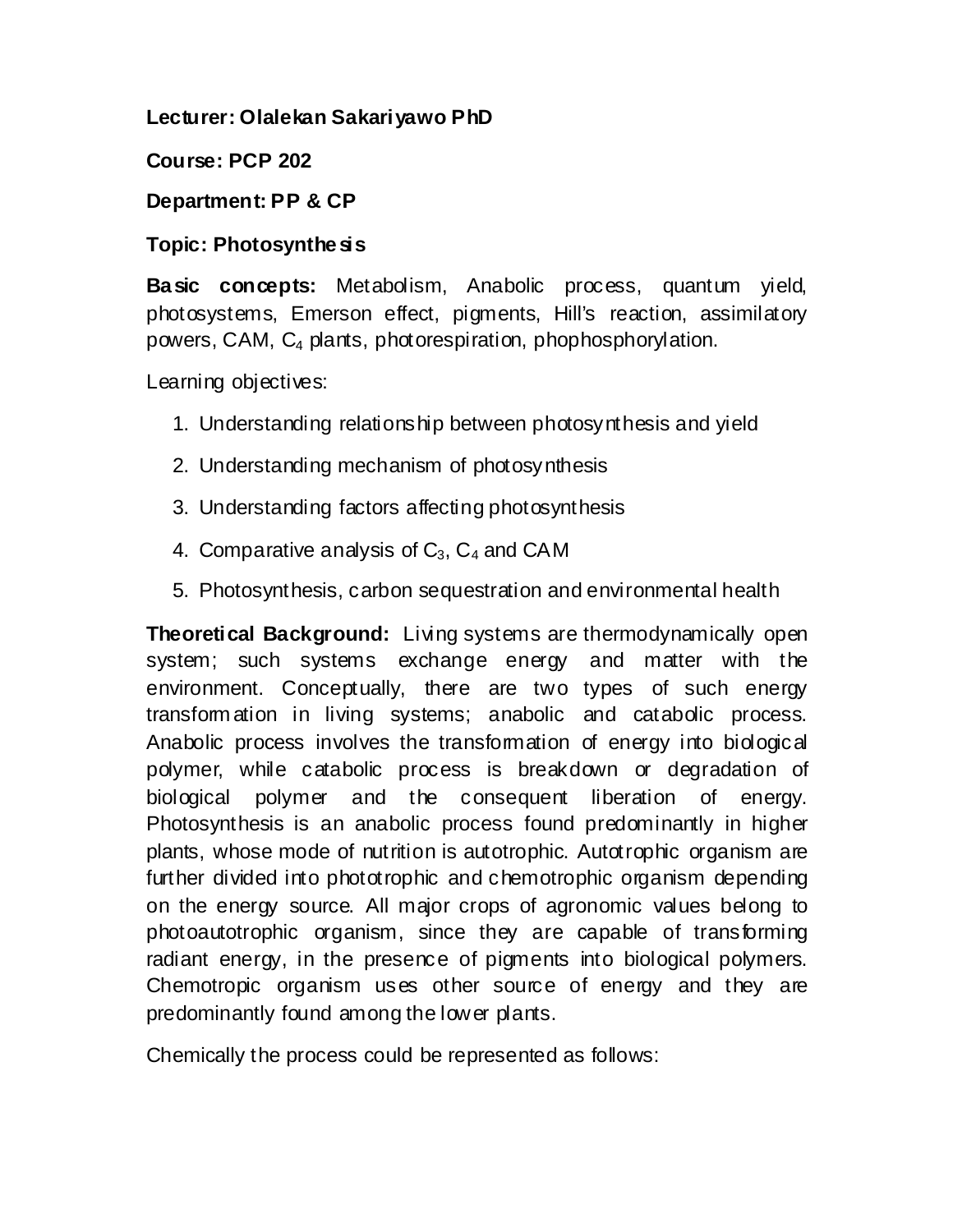**CO**<sub>2</sub> + Hydrogen donor  $(CH_2O) + H_2O + (S or O_2)$  General framework

Where:

Hydrogen acceptor =  $CO<sub>2</sub>$ 

Hydrogen donor =  $H_2O$ ,  $H_2S$  (chemolithotroph), organic acid (chemoorganotroph)

In the case of phototrophic organism:

 $CO<sub>2</sub> + H<sub>2</sub>O \longrightarrow (CH<sub>2</sub>O) + O<sub>2</sub> + H<sub>2</sub>O$  (In the presence of light and pigment) (eq.1)

 $ADP + Pi + NADP + H_2O$  **ADP** + NADP $H_2 + O_2 + H_2O$ (eq.2)

**18ATP + 12 NADPH<sup>2</sup> + 6CO<sup>2</sup> C6H12O<sup>6</sup> + 18ADP + 18Pi + NADP** (eq.3)

Equations 1 and 2 Energy acquisition process

Equation 3 Carbon assimilation process

Photosynthetic efficiency metrics:

- 1. Percentage of energy conversion of radiant energy into assimilatory powers (NADPH<sub>2</sub> AND ATP), which is approximately 32 %
- 2. Quantum yield =  $O<sub>2</sub>/$ light energy. With increasing wavelength of light there is a reduction in the evolution of  $O<sub>2</sub>$ , a phenomenon referred to as red drop. (  $E = hc/\lambda$ ). It was later observed that in other to enhance photosynthesis there is a need for two light harvesting systems, Emerson effect.
- 3. Percentage of carbon assimilation; NAR = RGR/ LAR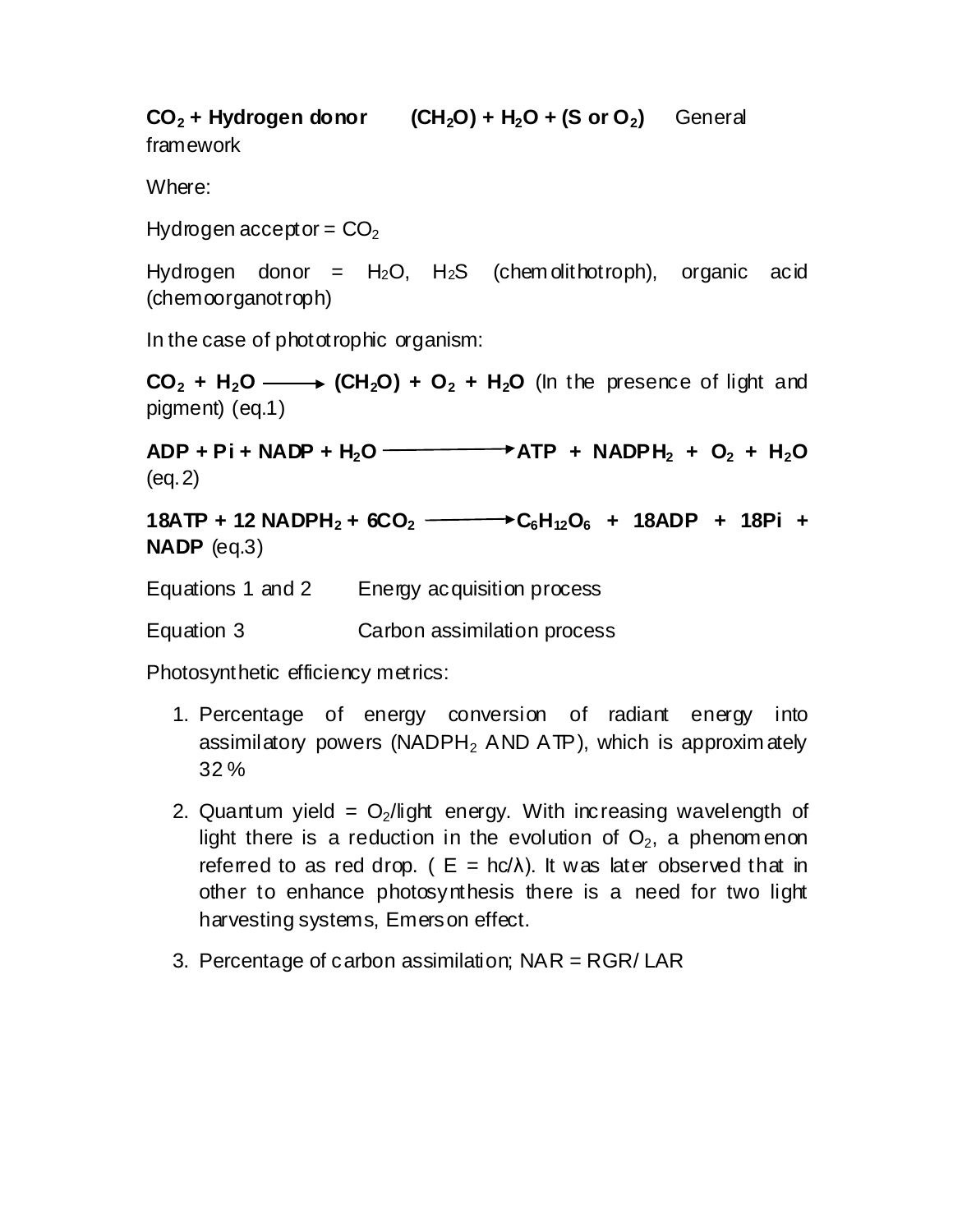| Param eters for<br>comparison | Photosynthetic stages                                                                        |                                                                                                                     |  |  |
|-------------------------------|----------------------------------------------------------------------------------------------|---------------------------------------------------------------------------------------------------------------------|--|--|
|                               | Light                                                                                        | <b>Dark</b>                                                                                                         |  |  |
| Process type                  | Energetic<br>(Acquisition and conversion of<br>energy)                                       | Metabolic<br>(Assimilation of $CO2$<br>o Calvin cycle<br>Hatch+Slackcycle<br>$\circ$<br><b>CAM</b> cycle<br>$\circ$ |  |  |
| Organ                         | Quantas ome<br>Pigment system (PSI<br>$\circ$<br>+PSII)<br>Grana<br>$\circ$                  | Stroma<br>(Thylakoid matrix)                                                                                        |  |  |
| <b>Process product</b>        | <b>ATP</b><br>$\circ$<br>NAPH.H <sub>2</sub><br>$\circ$<br>Products of photolysis<br>$\circ$ | O <sub>2</sub><br>$\circ$<br>(CH <sub>2</sub> O <sub>n</sub><br>$\circ$                                             |  |  |

#### **Tab. 1Conceptual Fr am ew ork of Photos ynthesis**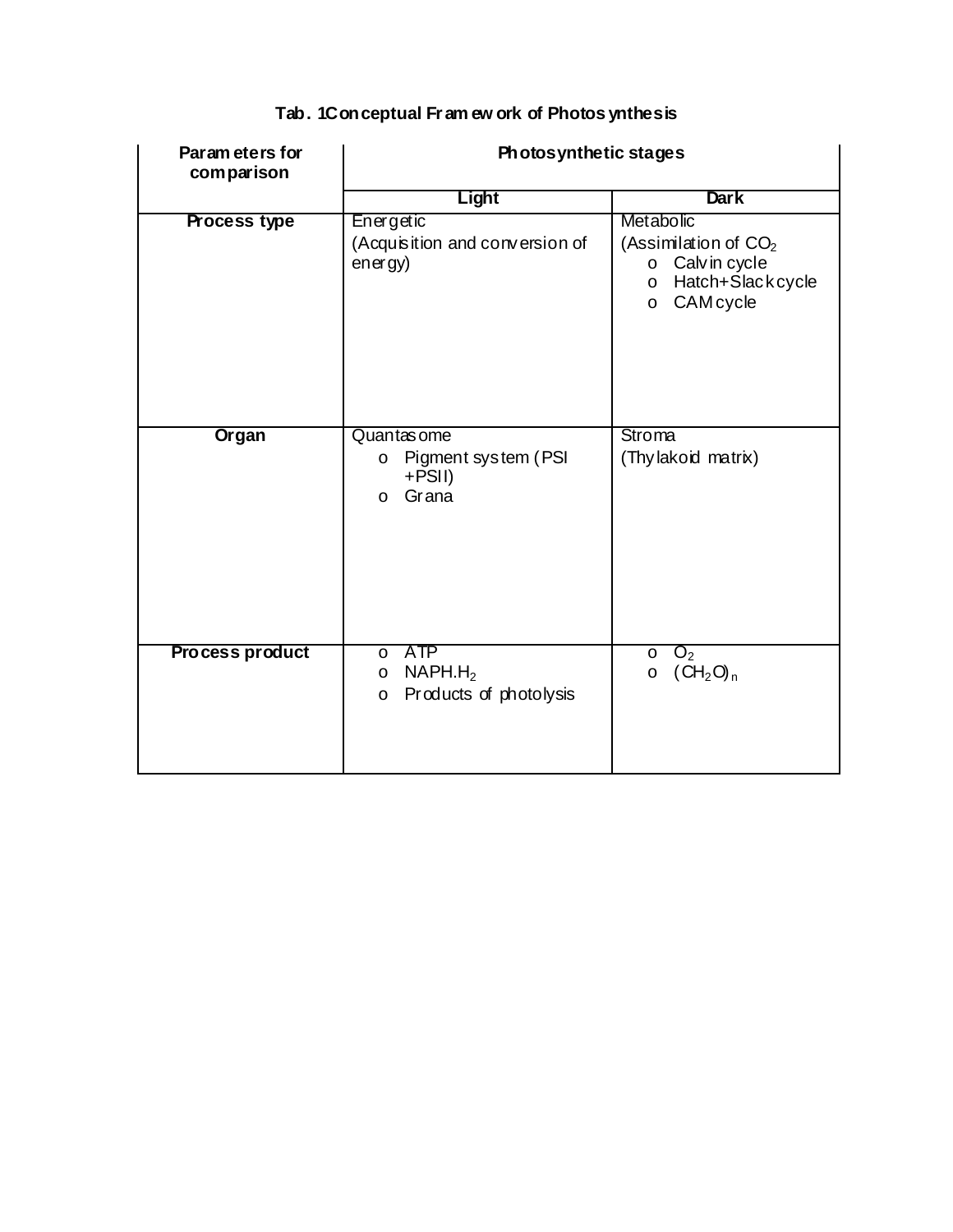# **Tab. 2 COMPARATIV E ANALYSIS OF TYPES OF PHOTOPHOSPHORYLATION**

|                                       | Types of photophosphorylation                                      |                                         |  |
|---------------------------------------|--------------------------------------------------------------------|-----------------------------------------|--|
|                                       | Non-cyclic                                                         | Anox ysenic<br>photo synthesis (cyclic) |  |
| Organism                              | Green plant                                                        | <b>Bacteria</b>                         |  |
| Type of photosynthetic unit           | PS land II                                                         | PI                                      |  |
| <b>Electronic flow</b>                | $P \rVert \rightarrow P \rVert \rightarrow CO_2$<br>unidirectional | Circular                                |  |
| <b>Wave length</b>                    | 680nm - 700nm                                                      | 700nm                                   |  |
| <b>Types of assimilatory</b><br>power | NADPH <sub>2</sub> , ATP                                           | <b>ATP</b>                              |  |
| Capacity for<br>photophosphorylation  | Low                                                                | High                                    |  |
| Photosynthetic efficiency             | High                                                               | Low                                     |  |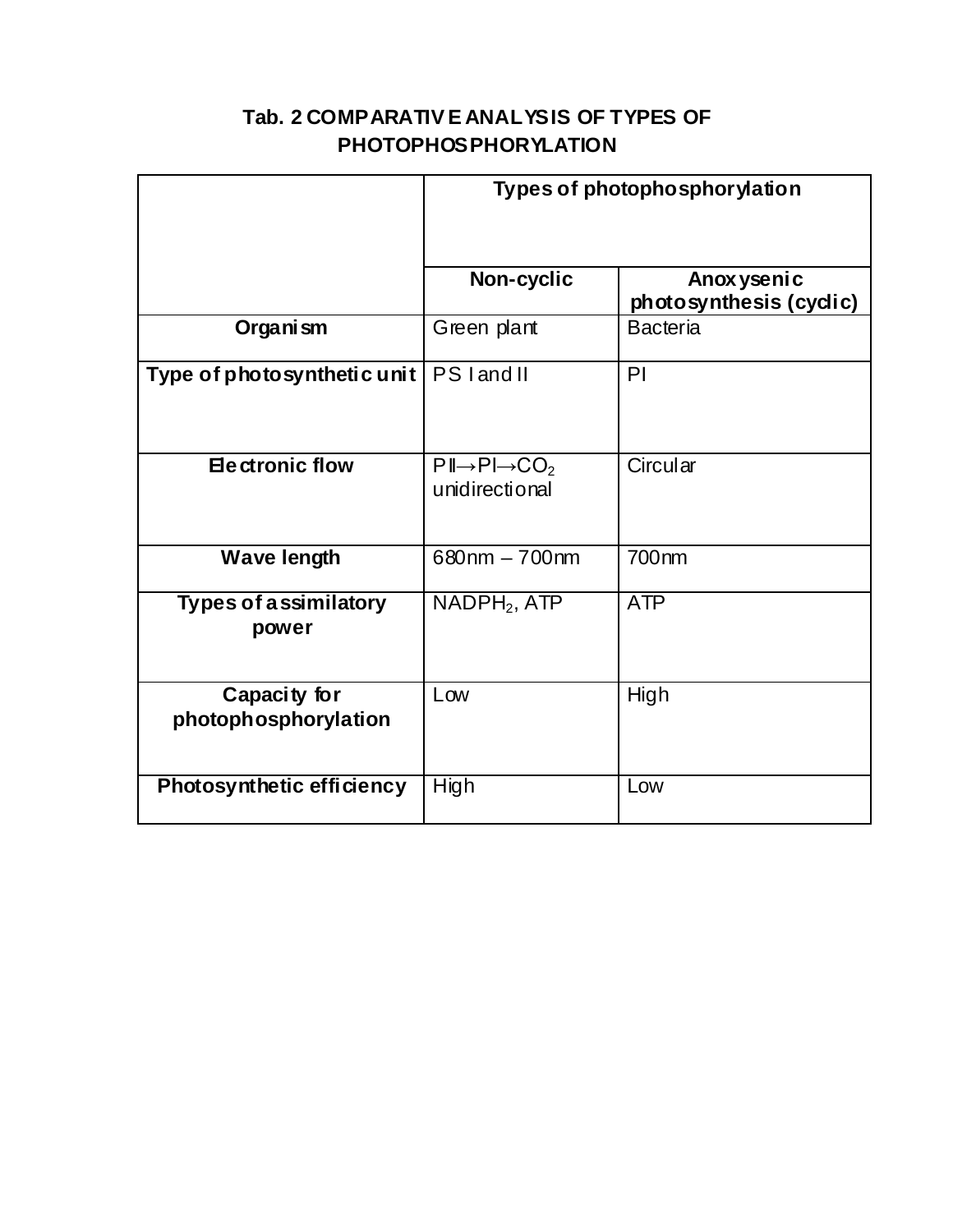# **Tab.3 Dimensions of Dark reaction during photosynthesis**

| Param eters for<br>Com parison               | Dark reaction cycle                                        |                                                                      |                                                  |
|----------------------------------------------|------------------------------------------------------------|----------------------------------------------------------------------|--------------------------------------------------|
| <b>Plant type</b>                            | $C_{3}$                                                    | $\overline{C_4}$                                                     | <b>CAM</b>                                       |
| Nomenclature                                 | Calvin cycle or<br>Pentose<br>phosphate<br>reduction cycle | $Hatch + slack cycle$                                                | <b>CAM</b> cycle                                 |
| $CO2$ acceptor                               | Ribulose 1,5<br>Biphosphate<br>(RuBP)                      | <b>RuBP</b><br>Dicarboxylic acid<br>Phosphoenolpyruvic<br>acid (PEP) | PEP<br><b>RuBP</b>                               |
| First stage product                          | Phosphoglyceric<br>acid (PGA)                              | <b>Oxaloacetic</b><br>acid/malic acid<br>(Carboxylic acid)           | Malic acid<br>and Malate                         |
| Compartmentalization<br>of carboxylation     | <b>None</b>                                                | Spatial<br>(Mesophyll + Bundle<br>sheath                             | Temporal<br>(Diurnal<br>pattern in<br>mesophyll) |
| Plant habitat                                | Hydrophy tes<br>Mesophytes                                 | Xerophytes                                                           | Halophytes                                       |
| Morphology of the<br>chloroplast             | Monomorphic                                                | Dimor phic                                                           | Fleshy leaf,<br>stem and<br>petioles             |
| <b>Bundle sheath</b>                         | Few or no<br>chlorophyll                                   | Chlorophyllous                                                       |                                                  |
| Morphology of<br>chlorophyllous<br>mesophyll | <b>Not</b><br>distinguishable<br>5> mesophyll              | Kranz anatomy<br>4-5 mesophyll                                       | $\overline{a}$                                   |
| <b>Photorespiration</b>                      | <b>More</b>                                                | lesser                                                               | $\blacksquare$                                   |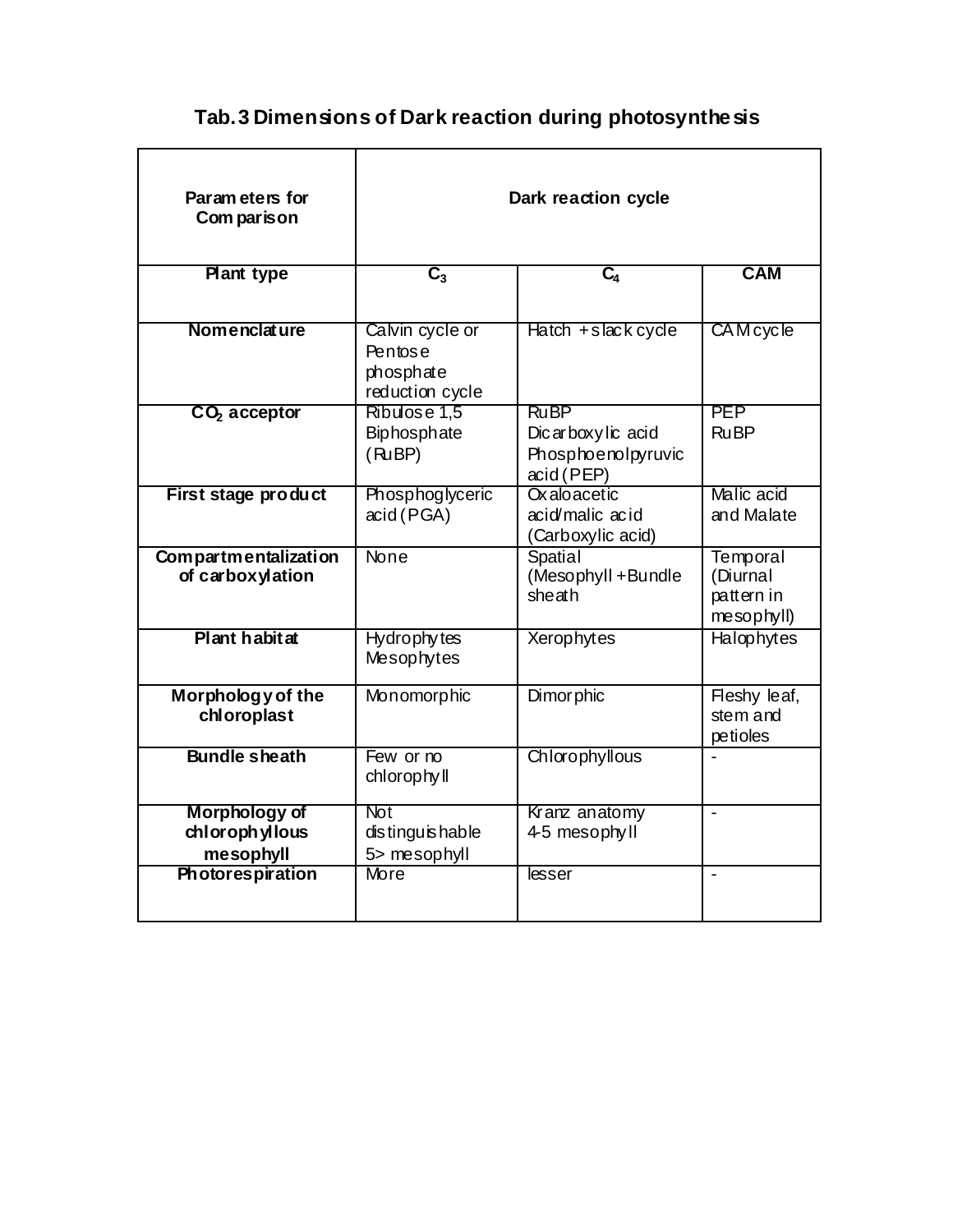



Model prepared by S akariyawo 2009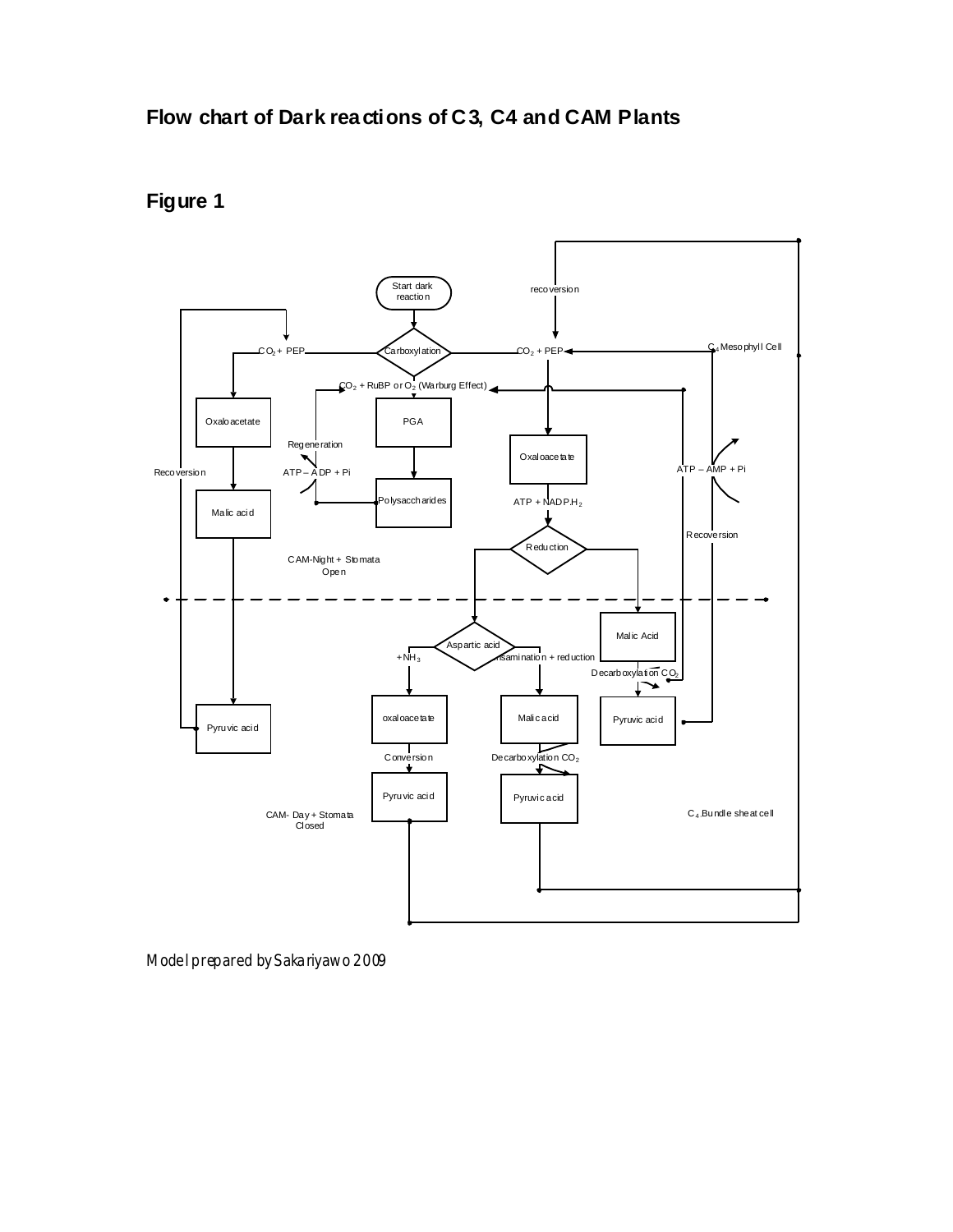Factors affecting photosynthesis are:

- 1. Light
- 2. Water
- 3. Temperature
- 4. Carbon dioxide concentration
- 5. Mineral nutrients, most especially, NPK and some micro nutrients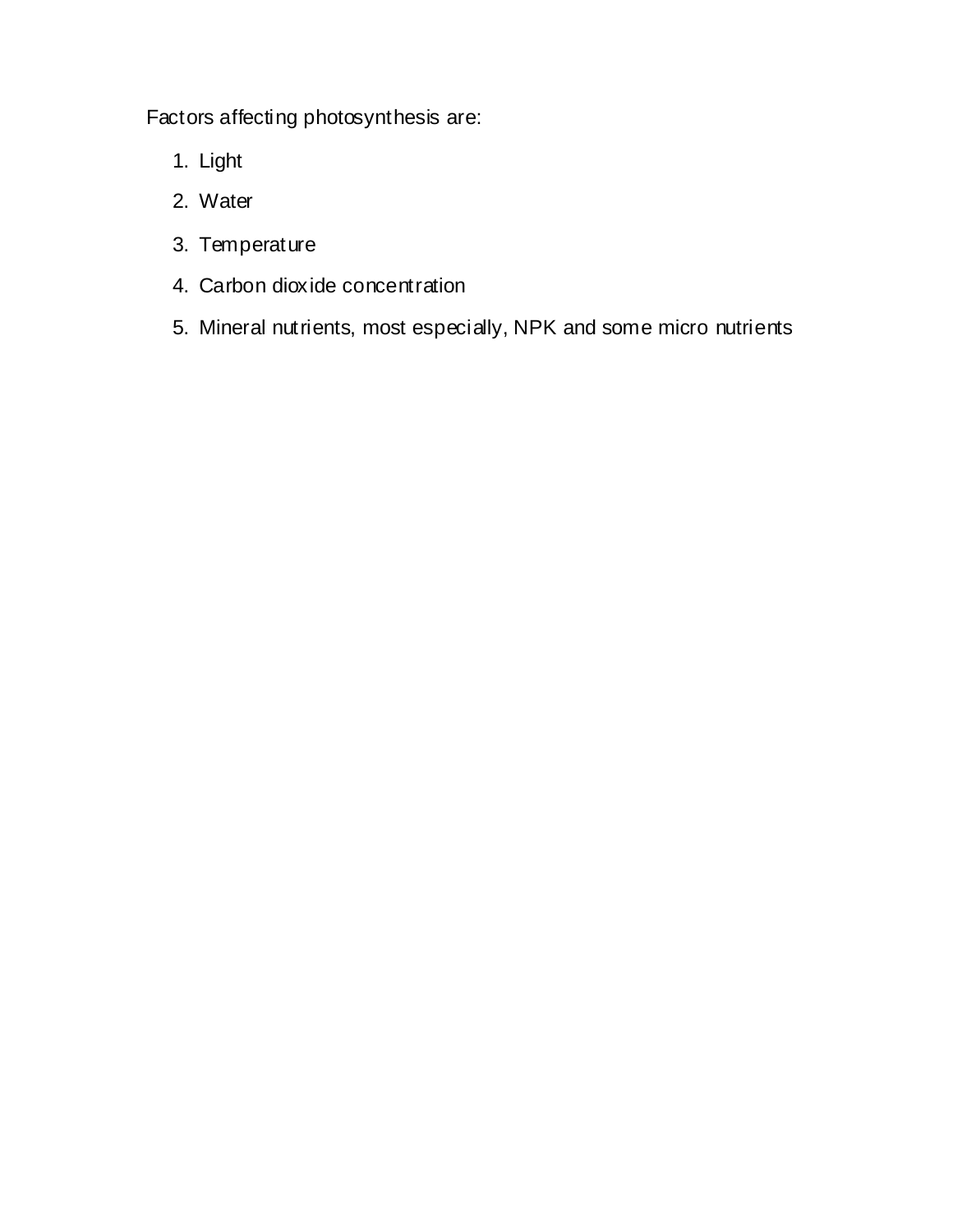# **Topic: Translocation and assimilate partitioning in relation to yield determination**

**Basic concepts:** Translocation, transport, assimilate or photosynthates, partitioning, allocation, phloem, xylem, source, sink, sink strength.

**Theoretical Background:** Product of photosynthesis are transported, allocated and partitioned am ong various sinks. From the agronomic point of view, it is not only enough to generate adequate photosynthates, but they should be partitioned to organs of great economic returns, this is reflected in the harvest index, indicating the proportion of the economic biomass relative to the general biomass.

Transportation in long distant is referred to as translocation of solute or sap, while short distant movement of molecules and ions is generally accepted as transportation.

A solute **translocation pathway** is the phloem, a living cell compared to the xylem which is dead. The phloem is consisting of:

- 1. Sieve elements
	- a. Sieve tube element
	- b. Sieve plate pores
- 2. Sieve cell
- 3. Companion cell
- 4. P-protein

### **Translocation pattern:** Source - Sink

The pattern of solute translocation is from the source to sink. The source are organs with assimilate concentrations more than their need; conversely the sink organs are with assimilate concentrations lesser than their needs.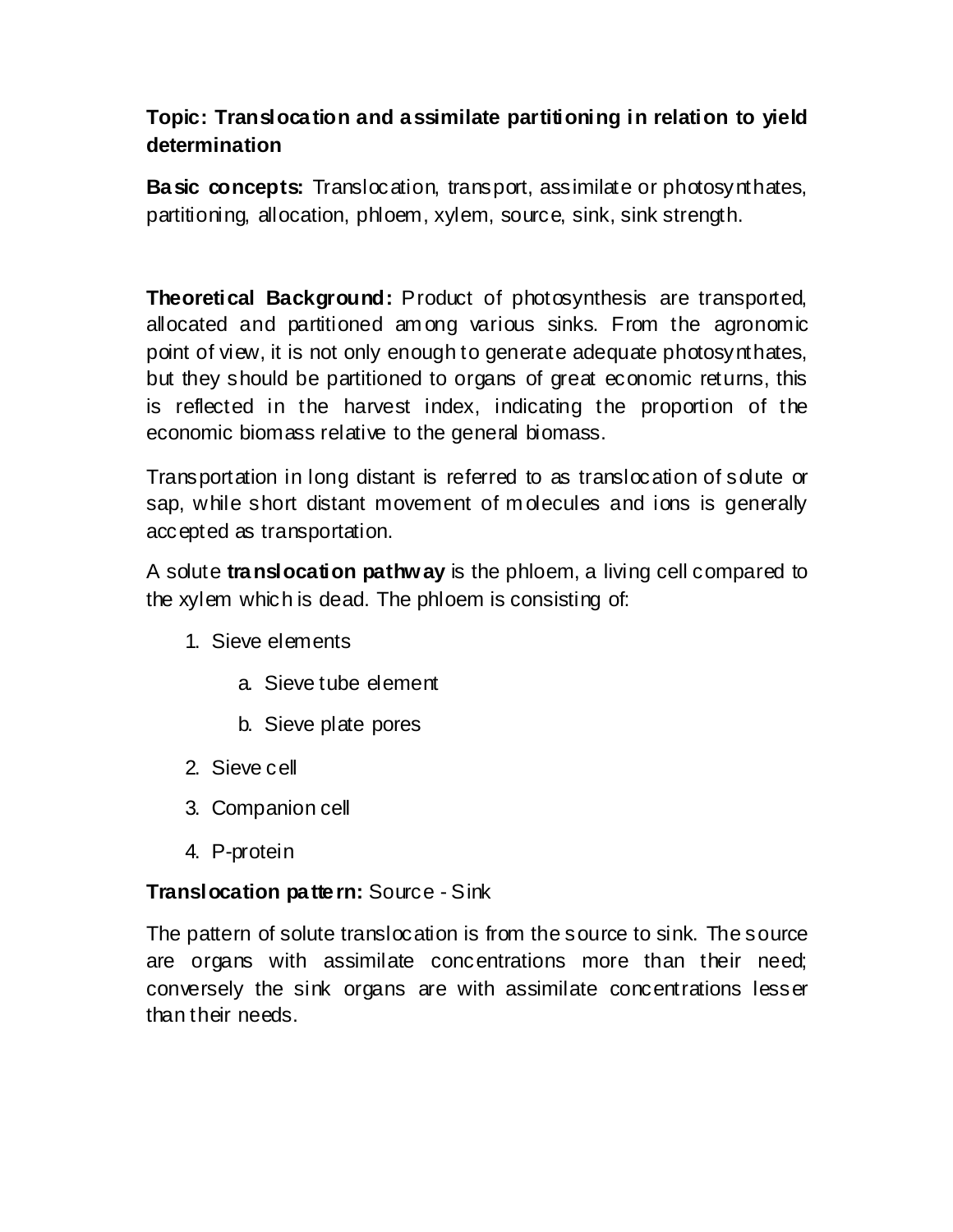## **Transported Materials:**

- 1. Inorganic
- 2. Organic
	- a. Carbohydrates (non-reducing sugars)
	- b. Proteins (Amino acids, amides, P-protein, protein kinase, ubiquitine, chaperones, protease inhibitors)
- 3. Hormones

**Mechanism:** The photosynthates produced from the reduction of  $CO<sub>2</sub>$  is eventually allocated to various metabolic processes, or partitioned into various organs. The photosynthates could be allocated into the process of RuBP regeneration, storage of transitory starch or synthesis of sucrose for eventual transportation. The decision of whether to store photosynthates as starch or synthesize sucrose depends on the concentration of inorganic phosphorus in cytosol. When it is high sucrose is synthesised and eventually transported, while low concentration of it, leads to storage in the form of starch.

Sucrose is transported to the phloem-companion cell complex through apoplast or symplast path. Loading of sucrose via H<sup>+</sup>/sucrose symport transportation leads to the reduction of water potential, while unloading at sink leads to the increase in water potential. This process in the phloem pathway leads to osmotically **generated pressure gradient**, with the sap moving by **mass pressure** from source to sink. Allocation of photosynthates for storage or differential distribution to various organ is a function of the activities of certain enzymes like *acid invertase*, *starch phosphorylase* and *sucrose synthetase*. Differential distribution (partitioning) of photosynthates among sink organs is dependent on various factors. There are different models proposed to explain assimilate partitioning in crop plant. Please see the matrix below for comparative analysis. We shall be focusing our attention on functional equilibrium model. The basic assumptions of this model are:

1. Assimilate is constant at a given period in time.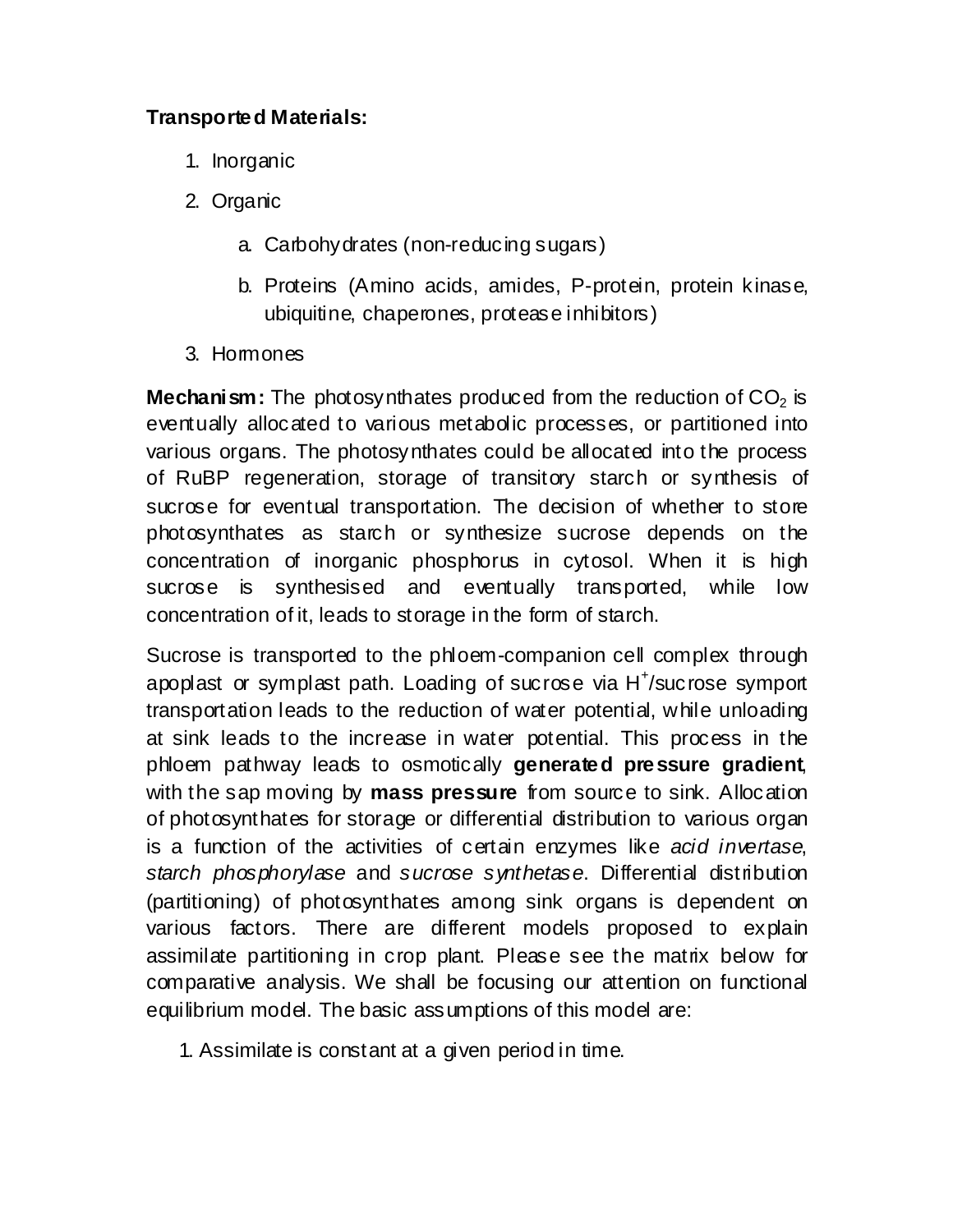- 2. Partitioning is a proportional process and involves a trade-off at any given period in time
- 3. Changes in partitioning during ontogeny (developm ental stages) reflect changes in plant's priority – phenotypic plasticity
- 4. Differential distribution is to process that is limiting at that point in time

### **Functional equilibrium model:**

Dry matter allocation = Wr/Ws  $α$  As/Ar

Where:

Wr – Weight of root

Ws – Weight of shoot

As – Activity of shoot (carbon assimilation)

Ar – Activity of root (nutrient and water uptake)

With respect to yield, high yield is recorded when there is a there is functional balance of physiological activities, contrary to which assimilates could be partitioned to other sinks indicating priority process, which may not be of economic value to the farmer.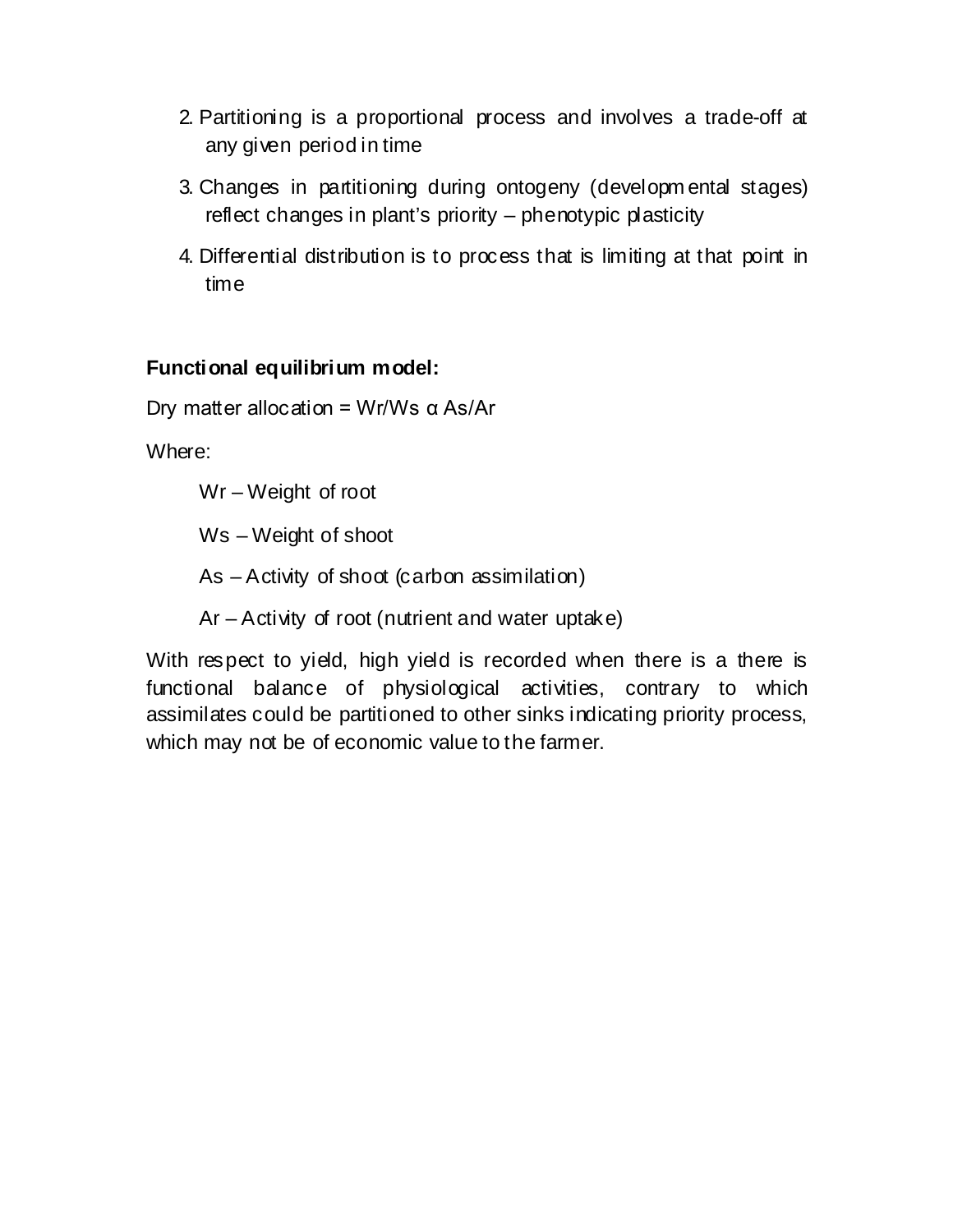# **COMPARATIVE ANALYSIS OF MODEL S OF ASSIMILATE PARTITIONING**

| <b>Models</b><br>name                              | <b>Assumptions</b>                                                                  | <b>Model</b>                                                                                          | Deficiency of<br>the model                                                                     |
|----------------------------------------------------|-------------------------------------------------------------------------------------|-------------------------------------------------------------------------------------------------------|------------------------------------------------------------------------------------------------|
| Descriptive<br>Allometry                           | Predetermined<br>RGR among<br>organs                                                | Allometric pattern $=$<br>$f$ {genotype x<br>environment x dev}                                       | <b>Fluctuation in</b><br>dry matter<br>allocation<br>could not be<br>explained by<br>the model |
| Functional<br>Equilibrium<br>(Teleonomic<br>model) | Existence of<br>functional balance<br>among the plant<br>organs (Shoot and<br>Root) | 1. Dry Matter<br>Allocation $=$<br>$W_f/W_s$ $\alpha A_s/A_f$<br>2. Or<br>Carbon/Nitrogen             | Not applicable<br>to other organ<br>aside from<br>shoot and root                               |
| Canonical<br>Model                                 | Interrelationship of<br>parts                                                       | 1. Non linear,<br>dynamical<br>process<br>2. Numerical<br>analysis                                    | Too<br>quantitative                                                                            |
| Sink Strength                                      | Commonality of<br>assimilate pool                                                   | 1. DMA = $f\sin k$<br>strength-(source<br>strength $+$<br>transport<br>resistance)<br>2. $fi = si/ES$ | Sink strength<br>is conceptual,<br>not<br>measurable                                           |
| <b>Transport</b><br>Resistance                     |                                                                                     | $DMA = f(pressure$<br>gradient x differences<br>in labile carbon}                                     | Complexity in<br>computing<br>resistance<br>transport<br>parameters                            |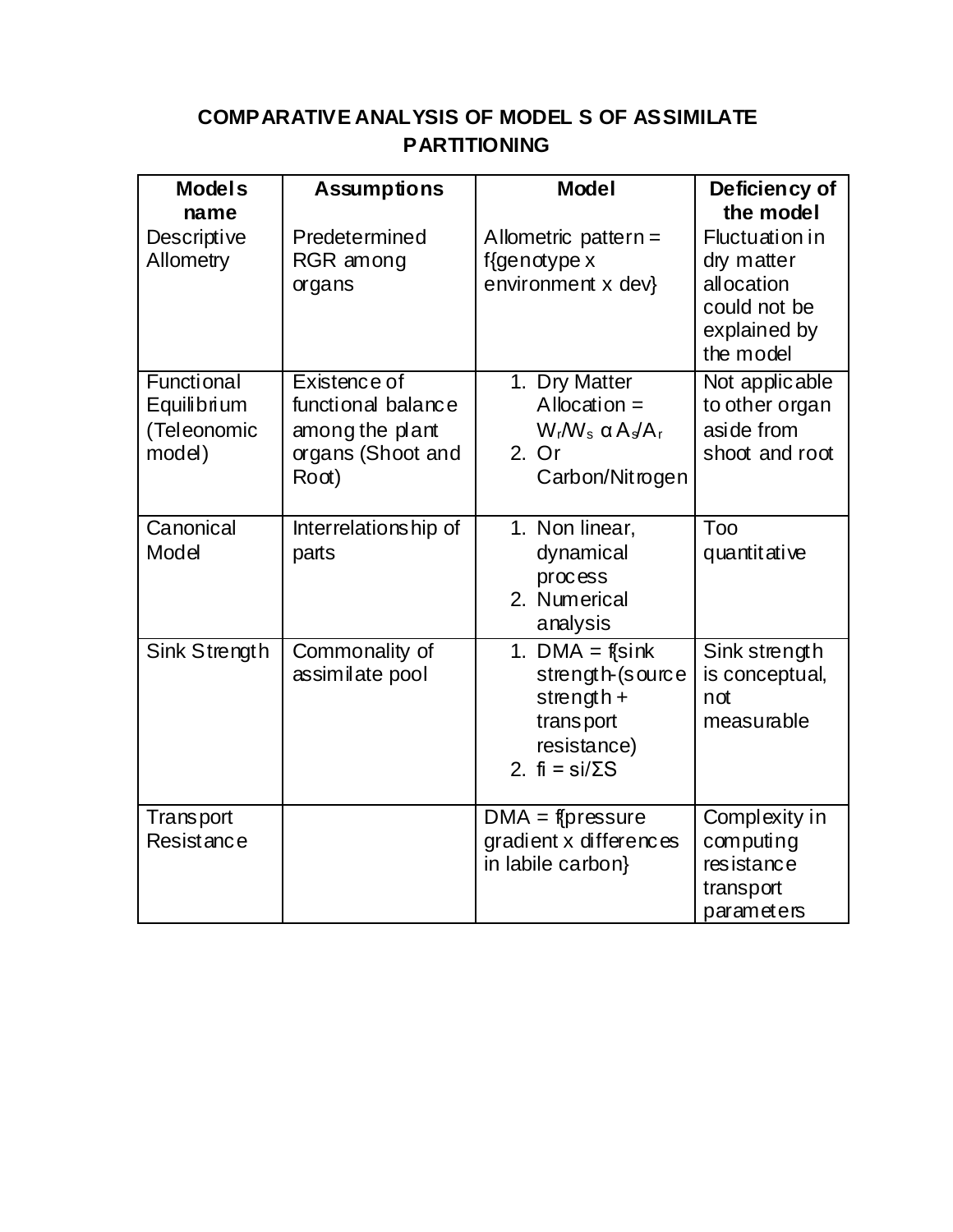